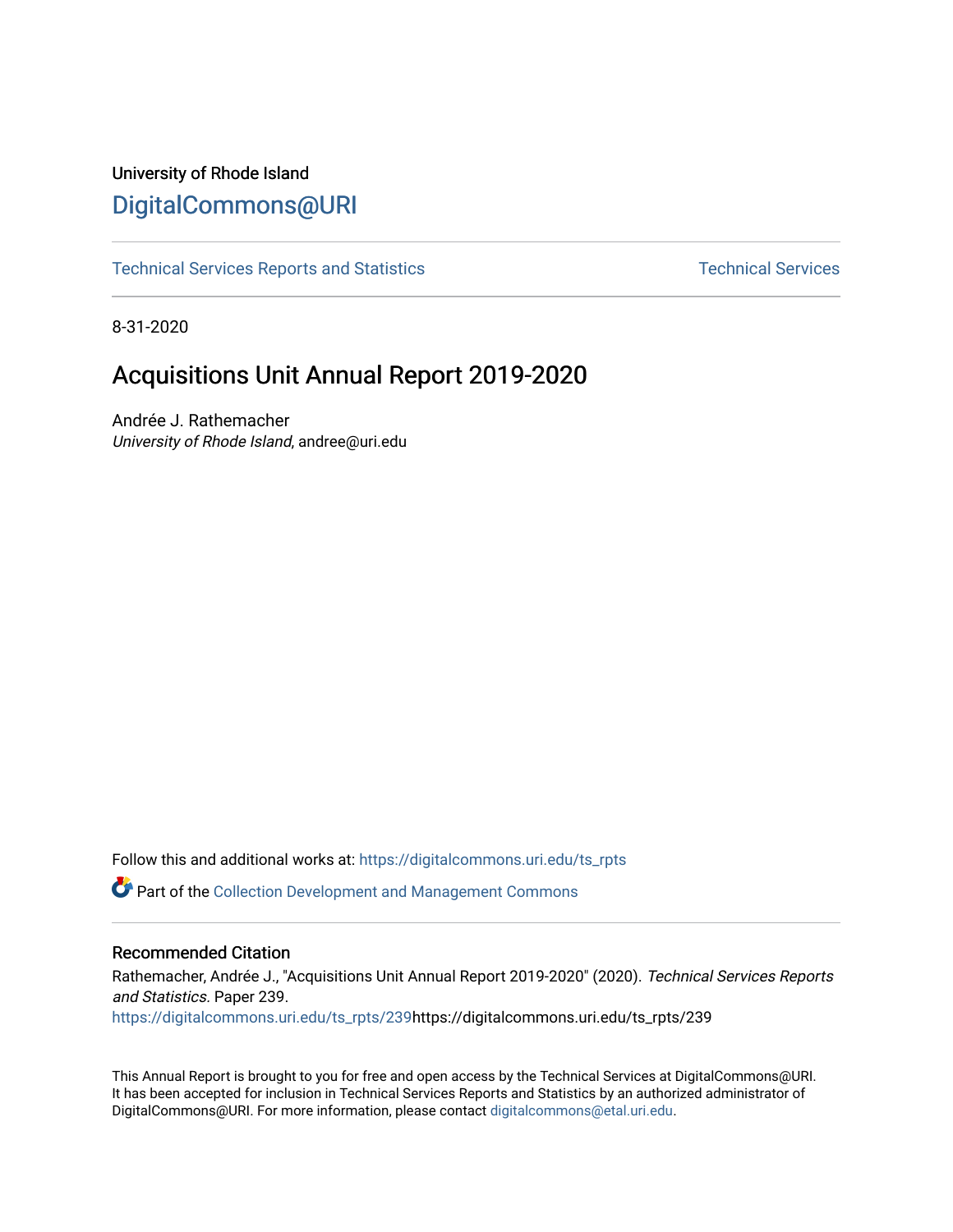# **Acquisitions Unit Annual Report 2019-2020**

## **Andrée J. Rathemacher • Head, Acquisitions**

Version: August 31, 2020

#### **Personnel**

#### **Acquisitions Unit staff & faculty**

As of the end of FY2020, the Acquisitions Unit was composed of the following members: Andrée Rathemacher (Professor / Head, Acquisitions), Jennifer Stich (IST I), and Lisa Zinser (IST I).

Unit staffing remained the same throughout the year.

Stich's position remains limited, subject to one-year extensions.

## **Student workers**

During 2019/20, the following students worked under the supervision of the Acquisitions Unit:

- Emma Crisfield
- Nicole Donahue
- Zoe Gallagher
- Astrid Harris

Additional students hired and trained by Library Administration were assigned to create Limited Value Requisitions in PeopleSoft for Acquisitions Unit invoices under \$5,000, to create Invoice Vouchers for invoices over \$5,000, and to shepherd these invoices through the university purchasing process for library materials. These students were paid from the Acquisitions Unit student budget.

Total student hours worked during the year were **636.78**, which averages about **12.2** hours per week, given a 52-week year. This was down 30.4% from 915.47 hours for FY2019. This number includes the students supervised by Library Administration. Separate figures for students who worked processing library materials and who reported to Stich are not available.

The decrease in student hours worked compared with last year was largely due to the COVID-19 pandemic. Processing students ceased working after Spring Break ended, the week of March 16, 2020. Students supervised by Library Administration continued working for a while longer.

The FY2020 Acquisitions Unit student budget was \$8,510, an increase of \$925 (12.2%) from the FY2019 budget of \$7,585. As with the increase between FY18 and FY19, the increase in FY2020 was due to the inclusion of the students supervised by Library Administration. Total FY2020 student employee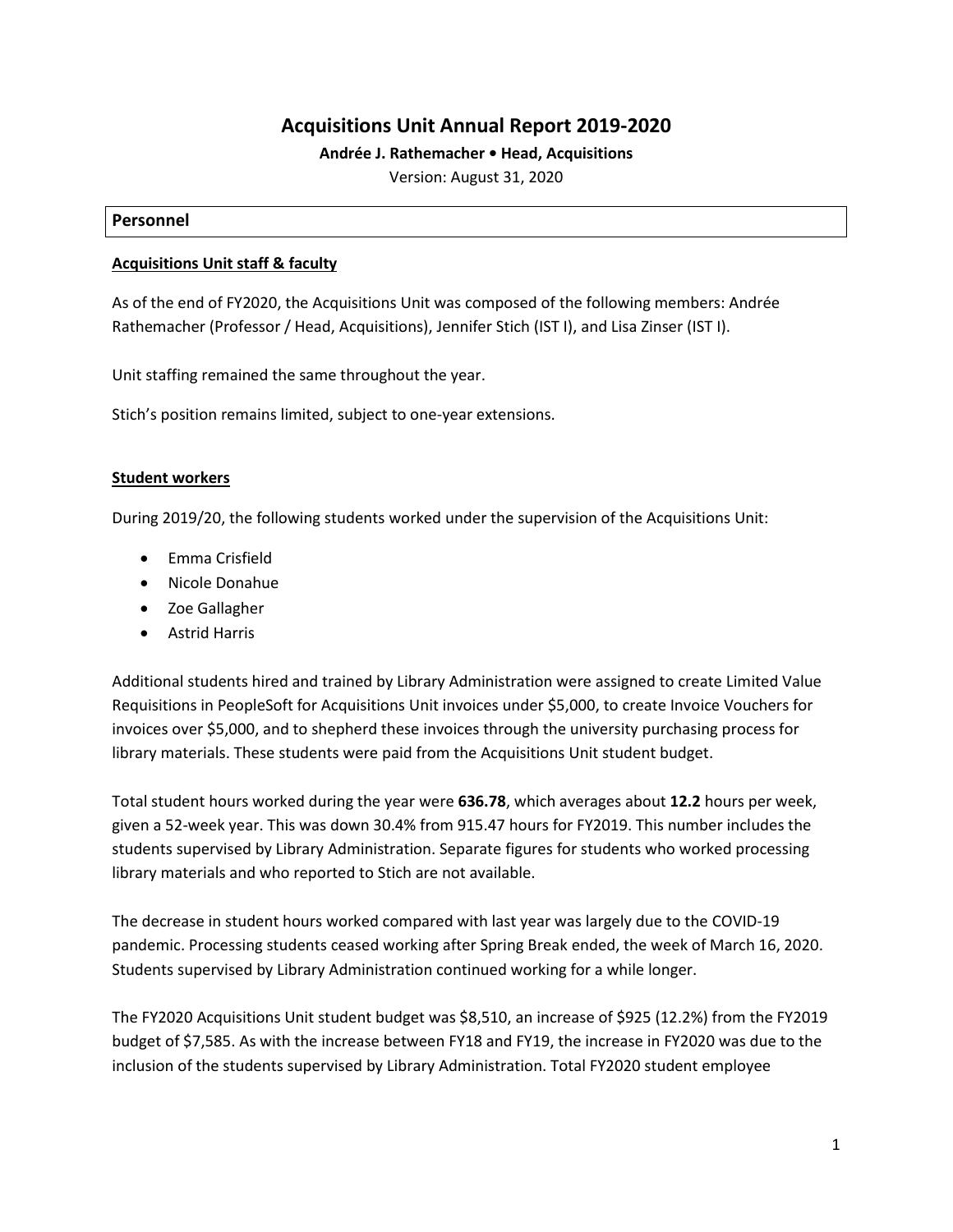expenditures charged to Acquisitions amounted to **\$6,882.03**. This was 80.9% of the total amount budgeted and a decrease of \$2,038.58 (22.9%) from FY2019 expenditures of \$8,920.61.

## **Work of the Unit**

Acquisitions Unit staff are responsible for ordering, receiving, processing, and initiating payment for over \$4.7 million annually of library materials in all formats. The Head, Acquisitions is responsible for the purchase and licensing of most electronic resources as well as their management in the Alma library system.

## **Ordering**

Acquisitions Unit staff are responsible for ordering print books for all branches, physical media, and individual e-books.

Ordering of serials in all formats, e-book packages, reference databases, streaming media, and other online resources is done by the Head, Acquisitions, with the assistance of the Curator, Media Resource Center in the case of streaming media.

Orders are placed through Alma via EDIFACT with vendors, directly on vendor websites, by emails to vendors, and through the GOBI API, depending on the item ordered.

For individually purchased books and media, order information in Alma is linked to a short bibliographic record created by staff or by the GOBI API. Later, Metadata and Content Management Unit staff replace the short record with a full record. Packages of e-journals are usually ordered using metadata from the Alma Community Zone. Packages of e-books and primary source databases are ordered at the collection level; the Head, Metadata and Content Management later loads MARC records which are usually retrieved by the Head, Acquisitions. For some collections Alma Community Zone records are used.

## **Receiving**

Acquisitions staff are responsible for receiving and processing print serials and standing orders, print books, and physical media. Acquisitions staff also activate individually-ordered e-books. Activation of all other e-resources is handled by the Head, Acquisitions.

## **Invoices**

Invoices for all materials purchased from the library materials budget are posted in Alma by Acquisitions Unit staff. Acquisitions Unit staff then enter invoices under \$5,000 into eCampus Financials to create Limited Value Requisitions. The Head, Acquisitions approves the Limited Value Requisitions in eCampus Financials and digitally signs the Limited Value Purchase Order PDFs after they are generated and sent to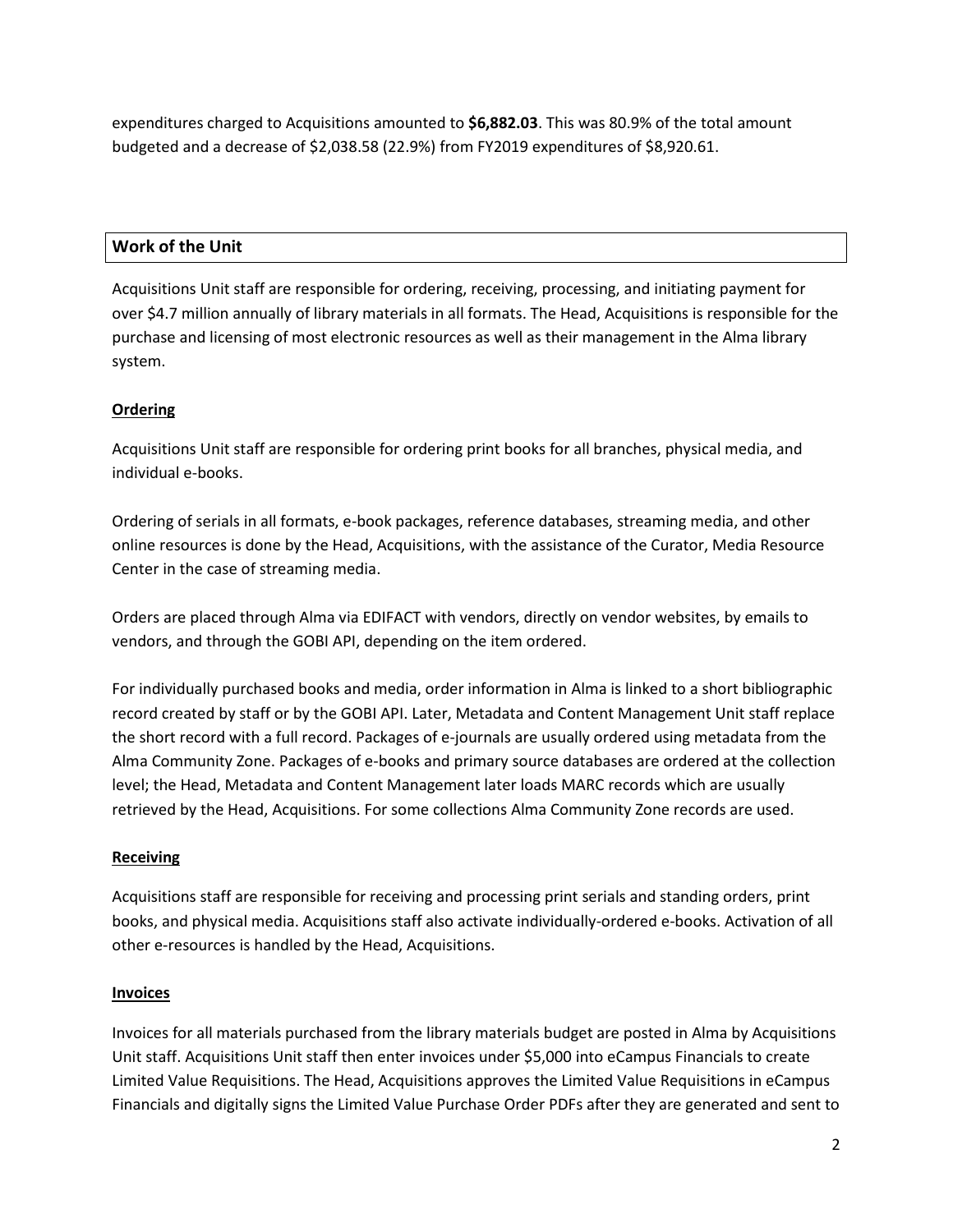her by Acquisitions Unit staff. Invoices over \$5,000 are forwarded by Acquisitions Unit staff to Library Administration, who pay them on Invoice Vouchers. Acquisitions Unit staff maintain a shared Google Drive for all completed financial paperwork and liaise with URI Accounting when vendors have questions about the payment status of invoices.

## **PeopleSoft / eCampus Financial Administration**

As reported in previous years' annual reports, in February 2018, Acquisitions staff were assigned to perform the PeopleSoft / eCampus Financial Administration processes associated with the payment of invoices originating from the Acquisitions Unit. These processes had for years been performed by a Fiscal Clerk in Library Administration. The re-assignment of this work was subject to a collective bargaining grievance.

On July 31, 2019 arbitrator John J. Harrington denied the grievance, the final step in the grievance process. As a result, on August 14, 2020, the URI/AAUP decided not to withdraw the grievances related to the fiscal duties assigned to Rathemacher and Cerbo.

With the denial of the grievance at the arbitration level, eCampus Financial Administration tasks will remain part of the work assignment of IST I's in Acquisitions, and the Head, Acquisitions will continue to approve Limited Value Purchase Orders in eCampus Financial Administration and sign the final LVPOs. In FY2020, the Acquisitions Unit processed approximately 560 invoices. Given limited levels of staffing, it is possible that other work of the Unit will suffer beyond that which has already ceased (e.g. binding and inventory).

## **Binding**

In 2019-2020, there were no special binding projects, and no contract binding took place.

# **Monograph weeding / withdrawals**

The Acquisitions Unit handles most withdrawals of physical items from the main library, assisting the Metadata and Content Management Unit.

In FY2020, weeding of the monographic and serials collections by Collection Management Officer Burkhardt continued. The Acquisitions Unit withdrew **154** serial volumes (down 95.4% from FY2019), **0** microform pieces (down 100.0%), and **1,364** monograph volumes (down 35.4%).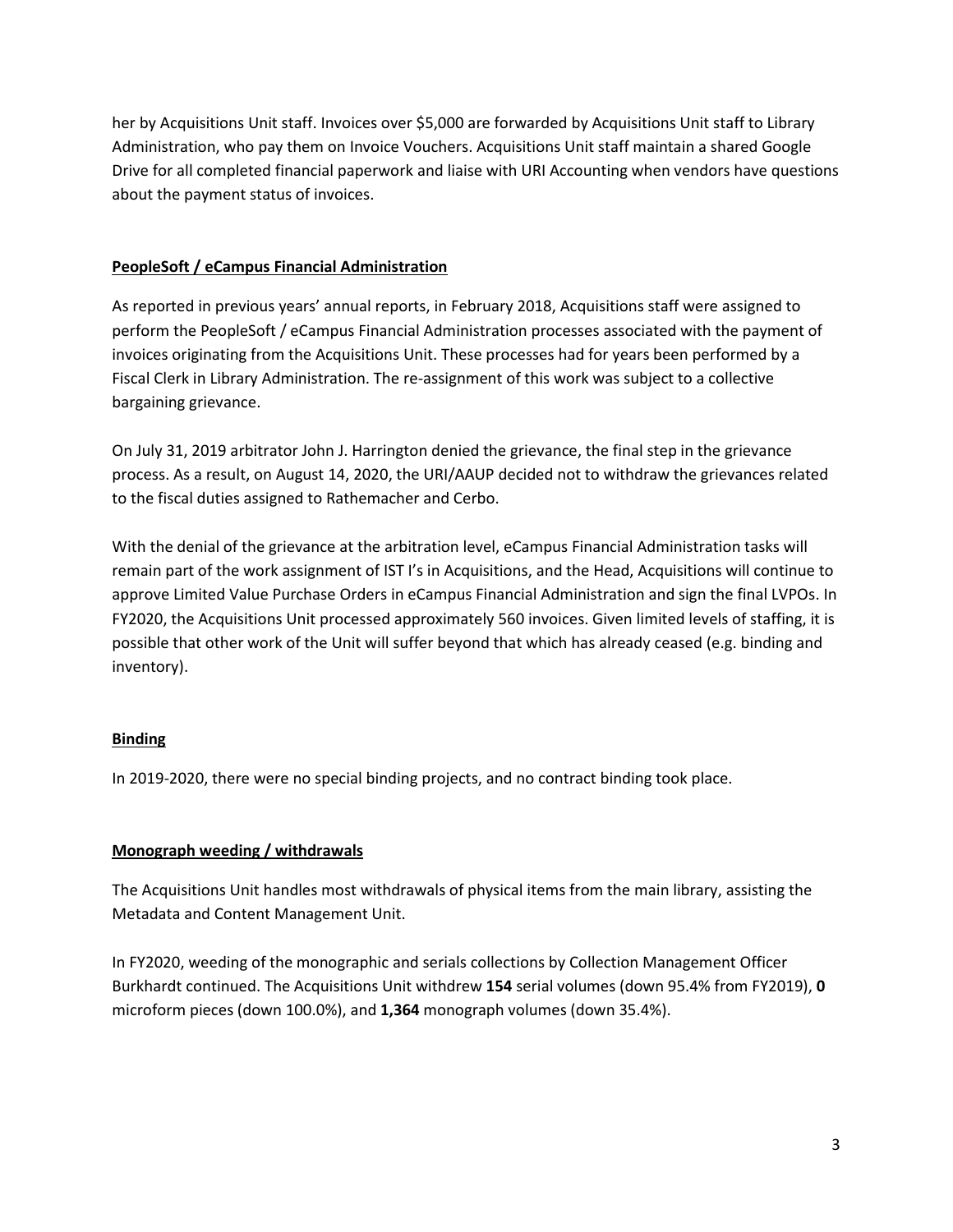## **COVID-19**

#### **Working from home**

Rathemacher began working from home on Monday, March 16, 2020. Stich returned from a trip to the U.K. and worked from home while quarantined and afterwards, beginning on March 16. Zinser worked on and off from home from March 16 through March 27 and began working at home full time on March 30. Acquisitions staff met daily and later weekly via WebEx and Zoom. Until the budget freeze on April 17, Acquisitions staff continued to order print and e-books from home. Even after the budget freeze, they continued to process invoices for payment, order mission critical materials, respond to payment inquiries from vendors, liaise with URI Accounting, do Alma system clean-up, and engage in professional development activities.

At the end of June, Rathemacher and Cerbo, with the approval of the dean, created a procedure on "COVID-19 Acquisitions, Cataloging, and Processing of Physical Materials" to facilitate the continued ordering, cataloging, and processing of print books and physical media even when working remotely. Zinser and Stich received permission to come in one day a week, as long as they follow social distancing rules and don't come in on the same day. This will allow Zinser to receive print books and media, barcode them, and email the information to Metadata and Content Management staff member Sandra Steele, who will catalog them from home. When Stich is at the library, she will check Acquisitions unit mail, check in the few remaining print subscriptions, physically process print books and media, and deliver materials to Circulation for shelving.

#### **WorkShare**

Stich elected to participate in the State of Rhode Island Employee WorkShare Program, which was made available to members of the Educational Support Professionals – URI (NEARI) bargaining unit at URI. Under the WorkShare program, state employees worked 60% of their regular weekly hours and claimed federal WorkShare benefits for the remainder of their time. From June 15 through September 1, Stich worked three days a week.

#### **COVID-19 trials**

When universities first moved online due to COVID-19 in March 2020, many vendors made free trials of their e-resource products available for the duration of the spring semester and in some cases until June 30. Rathemacher arranged for and set up dozens of COVID-19 trials in Alma and LibGuides, including:

- Alexander Street Press Academic Video Online
- Alexander Street Press Music Online: Classical Scores Library
- Bloomsbury Collections
- Cambridge University Press COVID-19 Reference and Textbooks Collection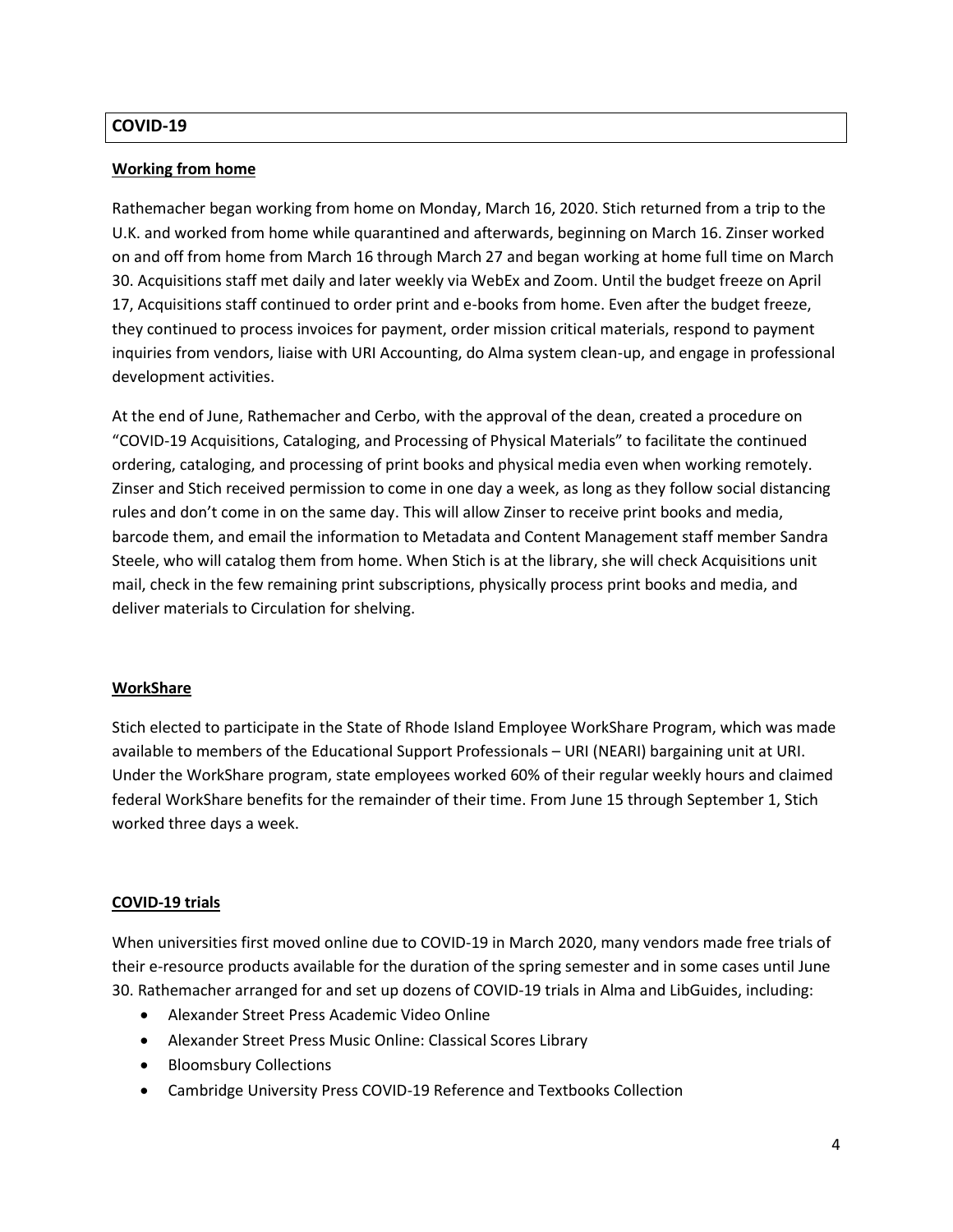- EBSCOhost Academic eBook Collection
- EBSCOhost Academic Search Ultimate
- EBSCOhost Business Source Ultimate
- Elsevier textbooks
- Flipster from EBSCO
- GeoScienceWorld e-books
- JSTOR Archive Complimentary Collection
- JSTOR Books Complimentary Collection
- JSTOR Public Health Titles
- Loeb Classical Library
- McGraw Hill Access Engineering
- Paratext U.S. Documents Masterfile
- ProQuest Central
- ProQuest Coronavirus Research Database
- ProQuest Dissertations & Theses Global
- ProQuest eBook Central Academic Complete
- PsycTHERAPY (APA)
- Sage Knowledge Books & Reference
- Sage Research Methods Video
- Sage Video

## **Fiscal process**

Without the assistance from students trained by Library Administration, Stich and Zinser assumed all tasks related to paying invoices less than \$5,000 on Limited Value Purchase Orders, forwarded invoices over \$5,000 to Library Administration for payment on Invoice Vouchers, and filed all final payment paperwork in our shared Google Drive. Rathemacher created a procedure for the online management of invoices for URI payment which has been working well, with invoices processed faster than they had been when managed in paper. This process will continue post-pandemic. The procedure is here: [https://sites.google.com/a/uri.edu/librarytechserv/home/invoices/online-invoice-mgmt.](https://sites.google.com/a/uri.edu/librarytechserv/home/invoices/online-invoice-mgmt) In addition, Rathemacher updated the procedure for handling credit memos from vendors; after recording credits in Alma, we forward the credit memos directly to URI Accounting to apply to payments as appropriate. Formerly, we held the credit memos in library until we had an invoice to which we could apply them.

## **Year-end spending freeze**

On April 17, 2020 the university released a memo outlining a spending freeze on year-end, one-time expenditures. On April 20, Rathemacher met with Dean Karim Boughida and Chair of Technical Services Michael Cerbo to determine what this spending freeze meant for library acquisitions. We decided: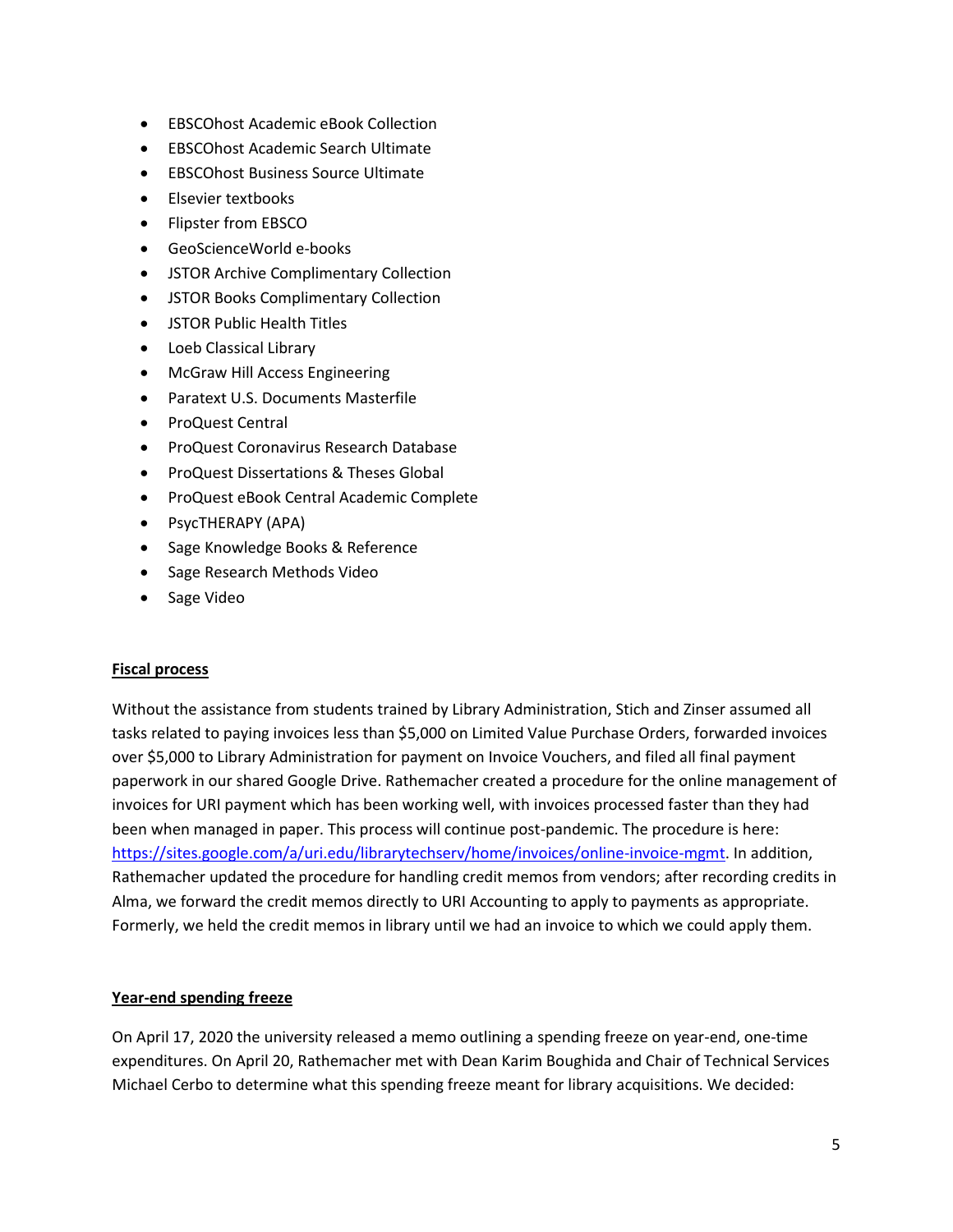- Acquisitions would retain \$125,000 to support library materials expenditures through the end of the fiscal year.
- Subscriptions by definition are not year-end spending, and so did not fall under the memo.
- One-time resources ordered before April 17 would be paid for.
- All new orders for print books, e-books, and e-resources would cease until June 30, with the exception of materials purchased using Foundation funds.
- An exception would be if faculty contacted us and let us know they needed a one-time resource (e.g. an e-book) for their course or research, which could be considered "mission critical" as per the memo.
- Rathemacher would communicate to subject selectors that in most cases e-books would be preferred going forward, although there is no prohibition whatsoever on ordering print books after July 1 (in the new fiscal year).
- The dean would communicate this plan to URI Accounting.
- The library's FY2021 materials budget request would remain the same.

This spending freeze is the reason our one-time expenditure levels for FY2020 are lower than for FY2019.

## **Training opportunities**

Rathemacher created a shared Google Document with online training opportunities focused on Technical Services and the products we use to share with staff and faculty working from home.

# **Miscellaneous items of note**

## **Ex Libris CDI in Alma**

Ex Libris changed from Primo Central to CDI (Central Discovery Index) for discovery metadata, and the CDI settings moved into Alma. CDI settings are controlled collection-by-collection using a tab on Alma Community Zone (CZ) collections. As part of setting up CDI in Alma, Rathemacher reviewed 270 CDI activations that were enabled by Ex Libris and updated them as needed. She also moved many local electronic collections to CZ collections, retaining local MARC records and portfolios, in order to better control CDI settings and avoid duplicate collections in Alma. On May 7, 2020, she switched URI Libraries Search over to CDI from Primo Central.

Rathemacher created a page on the Technical Services wiki explaining CDI settings, here: <https://sites.google.com/a/uri.edu/librarytechserv/home/eresources/almacdi>

As of the date of this writing, the CDI set-up process in Alma is ongoing.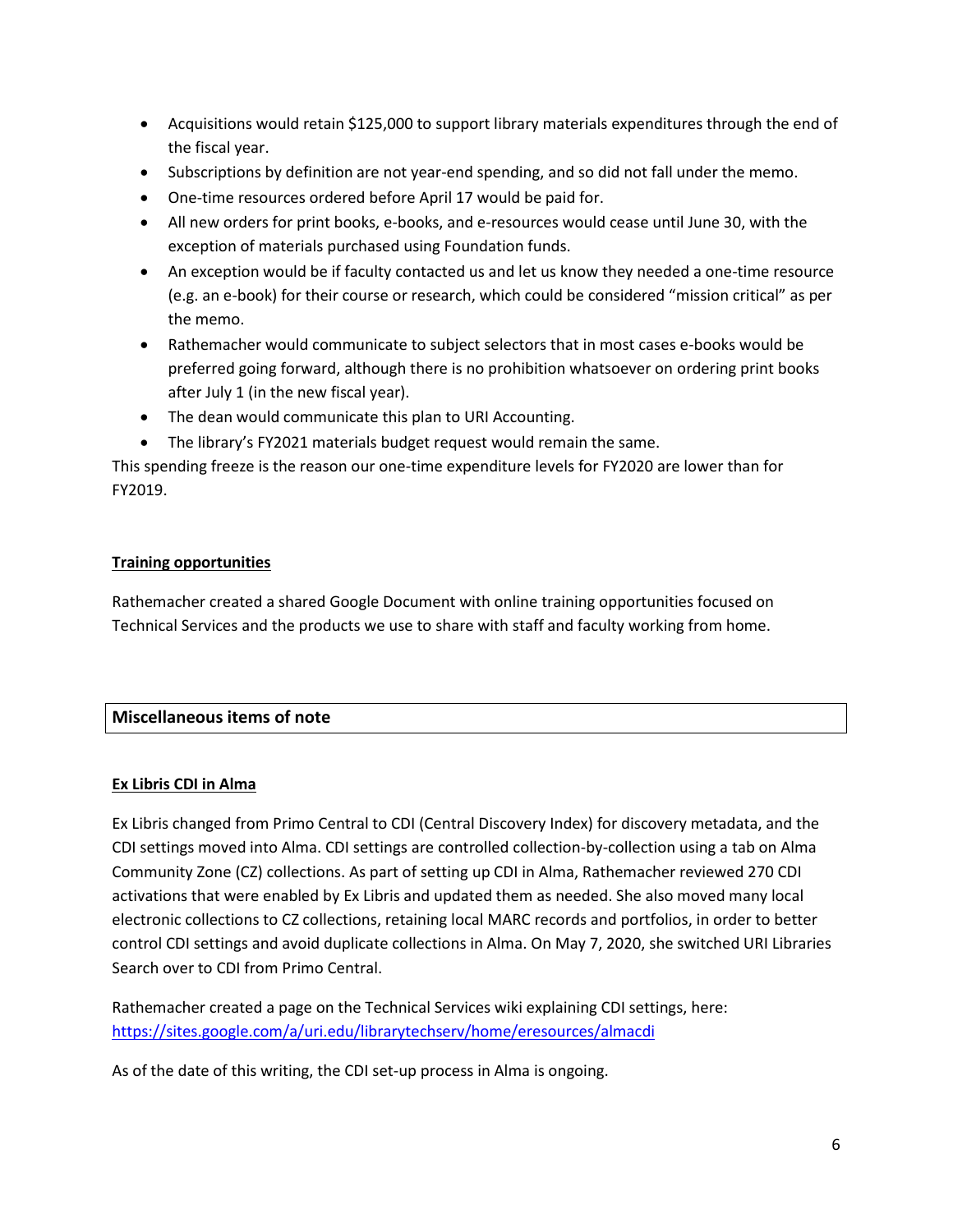## **SpringerLink Autoholdings in Alma**

"KBART Automation" in Alma for URI's e-journal and e-book holdings was fully functional in September 2019. Once a month, Alma reaches out via API to Springer Nature for a list of all of URI's journal and ebook entitlements on the SpringerLink platform. URI's SpringerLink holdings in Alma are automatically updated.

## **Unpaywall service in Alma**

In February 2020, Rathemacher set up Ex Libris' out-of-the-box Unpaywall service in Alma. If a journal article has a DOI and an open access version is available, this service provides a link in Primo to the article using the Unpaywall service. If Unpaywall is the only full-text option, it will not appear unless the "Search beyond URI Libraries" box is checked.

## **COUNTER R5 usage reports in Alma**

COUNTER 5 came out in the spring of 2019, and some publishers stopped supporting COUNTER 4 in April 2019. Alma did not support COUNTER 5 reports until January 2020, and Alma is not set up to retrieve COUNTER 5 reports via SUSHI for all the vendors we were retrieving COUNTER 4 reports from via SUSHI. In 2020, Rathemacher began setting up SUSHI feeds in Alma for close to 100 vendors, a work still in progress.

## **EZproxy login page**

Rathemacher worked with Chief Technology Officer Bohyun Kim to update our hosted EZproxy login pages. Kim corrected wording on the pages and updated them to conform to the latest URI webpage design. She also liaised with OCLC to place the updated pages on their server.

## **ProQuest Ebook Central**

As of June 25, 2020, after executing a license with ProQuest, we were set up to order e-books on the eBook Central platform through GOBI. This provided us with an additional option for obtaining e-book content.

## **Gale databases**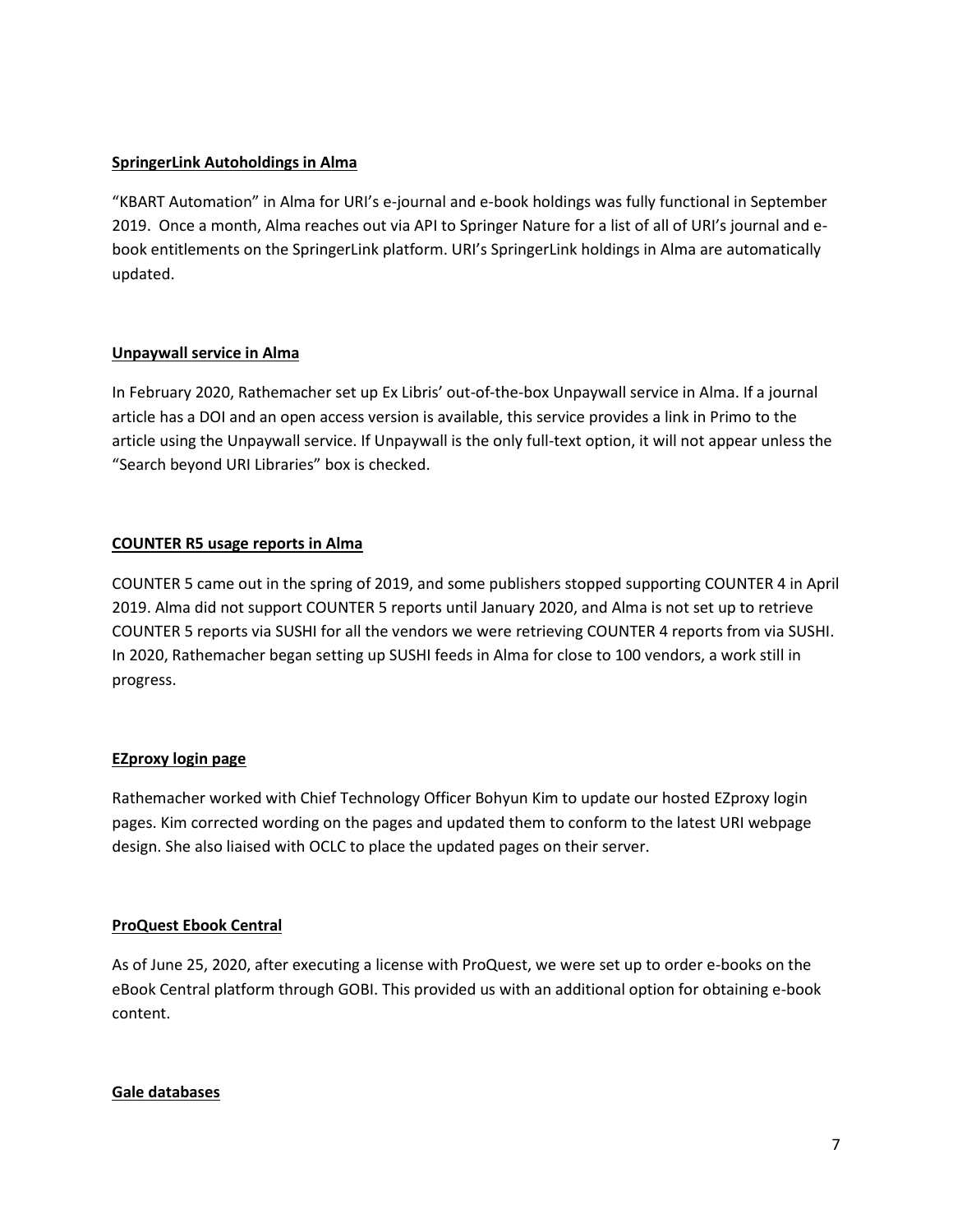In December 2019, Gale changed the names of most of their databases. This required updates to LibGuide databases and Alma database names, which Rathemacher made. Acquisitions worked with Professor Michael Cerbo of Metadata and Content Management to update MARC records for databases as needed.

## **GOBI approval plan**

The GOBI approval slip plan initiated in FY2018 continued in FY2020. This year Collection Management Officer Burkhardt ordered 282 print titles and 2 e-book titles, for a total of 284 books costing \$12,546.86.

## **Physical media vendor**

In May we received notice from our primary physical media vendor, Action! Library Media, that due to the impact of the COVID-19 crisis they were closing their doors permanently at the end of June. After reaching out to three possible vendors, by the end of the fiscal year we were set up to do business with Compact Disc Source, based in Evanston, IL and Midwest Tape, based in Holland, OH.

## **Evidence based acquisitions**

In an evidence-based acquisitions program (EBA), a library pays a fixed fee for access to most or some of a publisher's e-books for a set time period, usually a year. At the end of the time period, the library applies the fee paid for the EBA to the perpetual-access purchase of a subset of the books, usually at list price. The books purchased are usually selected based on usage data, which is provided by the publisher, though any books may be selected up to the value of the EBA investment.

In FY2020, we participated in the following EBAs:

- Cambridge: Direct. For 8/1/2019 to 8/31/2020, access to all books on the Cambridge Core platform published from 2015 to present, including new titles as they are published. \$34,500. Selected titles purchased at list price at the end of the EBA.
- Elsevier: Direct. For 12/31/2019 to 12/30/2020, access to all books on the ScienceDirect platform published from 2013 to 2019. \$49,612.50.
- Oxford: Direct. For 11/25/2019 to 9/30/2020, access to all books published by Oxford University Press on the Oxford Scholarship Online platform published from 2017 to present, including new titles as they are published. \$60,000.
- Sage: Through NERL. For 9/1/2019 to 8/31/2020, access to all books on the Sage Knowledge platform, including new titles as they are published. \$20,000. Selected titles purchased at 10% off list price at the end of the EBA.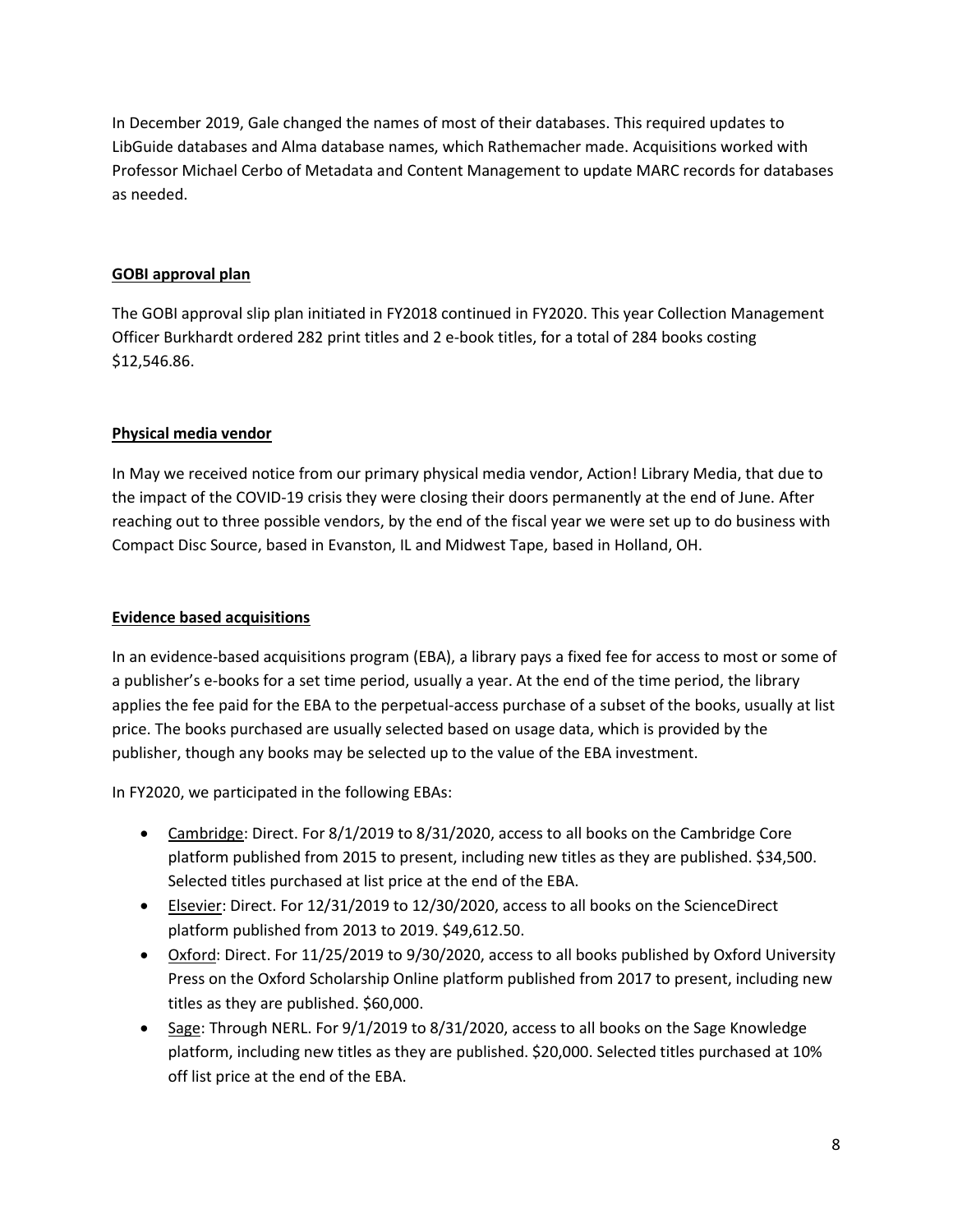• Springer: Through NERL. For 9/1/2019 to 8/31/2020, access to e-books with publication years 2016, 2017, and 2018 in four Springer Nature collections: Biomedical and Life Science; Computer Science; Earth and Environmental Science; and Engineering. \$44,515.

## **Miscellaneous**

- By allowing EBSCO to invoice us for the Sage Premier journal package, which we get through NERL, EBSCO lowered our service charge to 2.65%, saving us \$2,150.
- By insisting on our contractual ability to cancel 1% of our titles annually, I cut four low-use titles from our Elsevier journals package, saving \$8,193.45. Because those titles are also included in the "Freedom Collection," we did not lose access to them despite having canceled; all we lost was post-cancellation access rights to volumes dated 2020 and later.
- The NERL Consortium provides cost avoidance reports. They reveal that in 2019, we saved \$162,927.44 on 22 e-resource products, a savings of 50.9% compared with list price. In 2020, to date, we saved \$450,836.76 on 26 e-resource products, a savings of 64.5% compared with list price.

## **Library Materials Budget**

The materials budget for FY2020 was \$5,054,365.

## **Serials / periodicals**

- Online serial expenditures were approximately \$2,796,816 (61.6% of all library materials expenditures).
- Print serial expenditures were approximately \$30,112 (0.7% of all library materials expenditures).
- Microform periodical expenditures were \$0 (0% of all library materials expenditures).

These expenditures comprise approximately:

- 29,525 online journals through packages large and small
- 206 individual online journal subscriptions
- 41 print subscriptions

## Cancelled titles

Approximately 14 individual periodical subscriptions were canceled for the 2020 subscription year. Of the online cancellations, 6 were online subscriptions that moved to publisher portfolio packages and 1 title moved to open access. Of the print cancellations, 2 were only available in print and we can no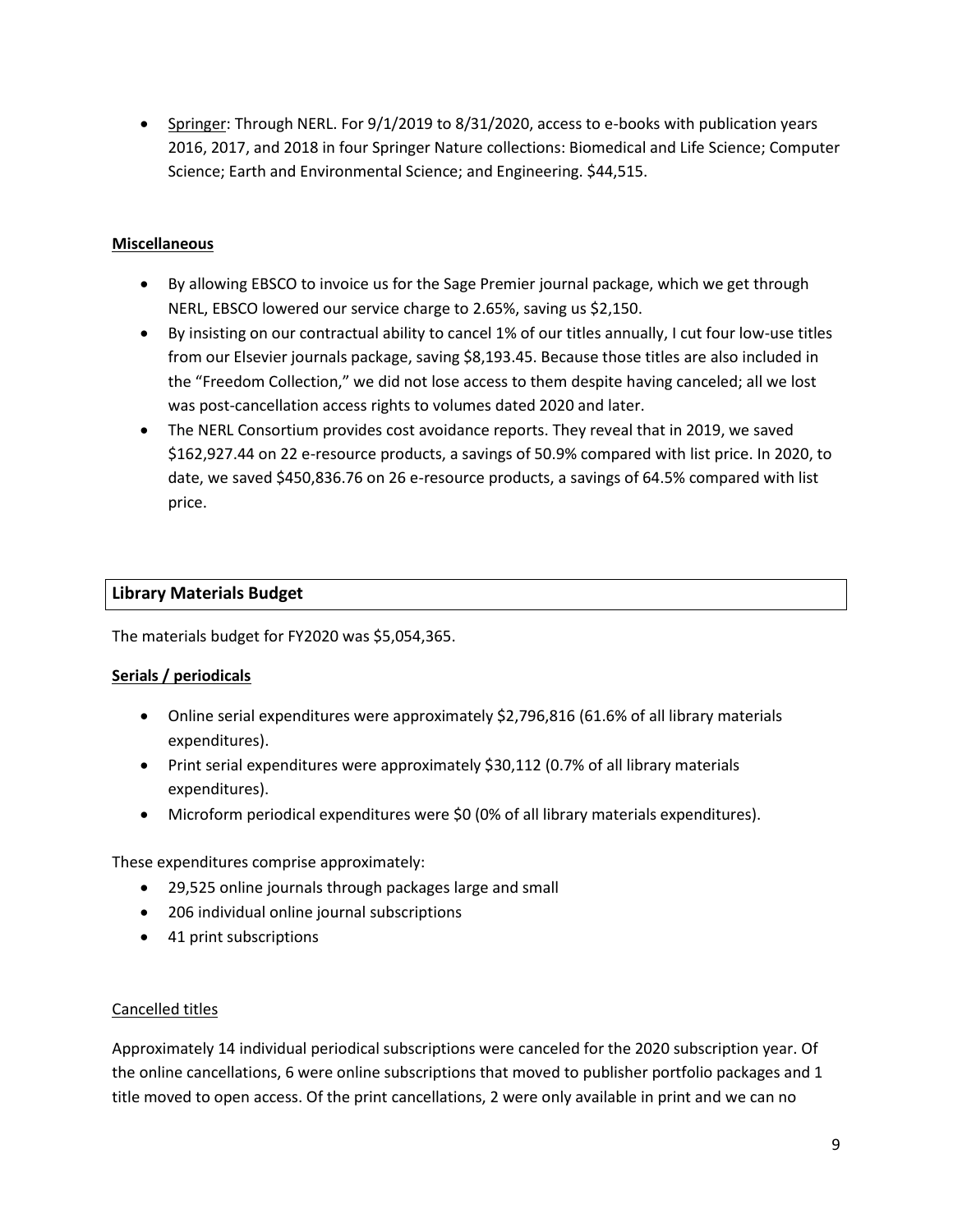longer bind, 2 were duplicates with the Pell Library, 1 was no longer available by subscription through EBSCO, 1 we no longer wanted, and 1 became an online-only database that was too expensive.

## Format conversions

For 2020, 1 journal was converted from print + online format to online only format.

## New e-journal packages

No new subscription-access journal packages were subscribed to in FY2020.

#### New e-journal subscriptions

We added two new individual journal subscriptions for 2020 with the support of URI Foundation funds.

#### One-time purchases of journal backfiles

- Cambridge Journals Digital Archive Add-on Titles 2020
- Ebony Magazine Archive 1945-2014 (EBSCOhost)
- Nation Archive 1965-2020 (EBSCOhost)
- National Review Archive 1955-2020 (EBSCOhost)
- Elsevier ScienceDirect Energy and Power Backfile Collection 2019
- Elsevier ScienceDirect Nursing and Health Professions Backfile Collection 2019
- Elsevier ScienceDirect Pharmacology, Toxicology and Pharmaceutics Backfile Collection 2019
- Elsevier ScienceDirect The Lancet Backfile Collection 2019
- Economist Historical Archive 1843-present with 5 year embargo (Gale)
- Financial Times Historical Archive 1888-2016 (Gale)
- Oxford Journals Archive 2020 Complete Top Up
- Newsweek Archive 1933-2012 (ProQuest)
- Sage Deep Backfile Upgrade Package 2020

## TOTAL: \$239,036 one-time purchase / \$1,431 annual fees

The purchase of this content allows us to provide convenient, searchable online access to important historical content as well as to withdraw duplicate print volumes, creating space in the serial stacks.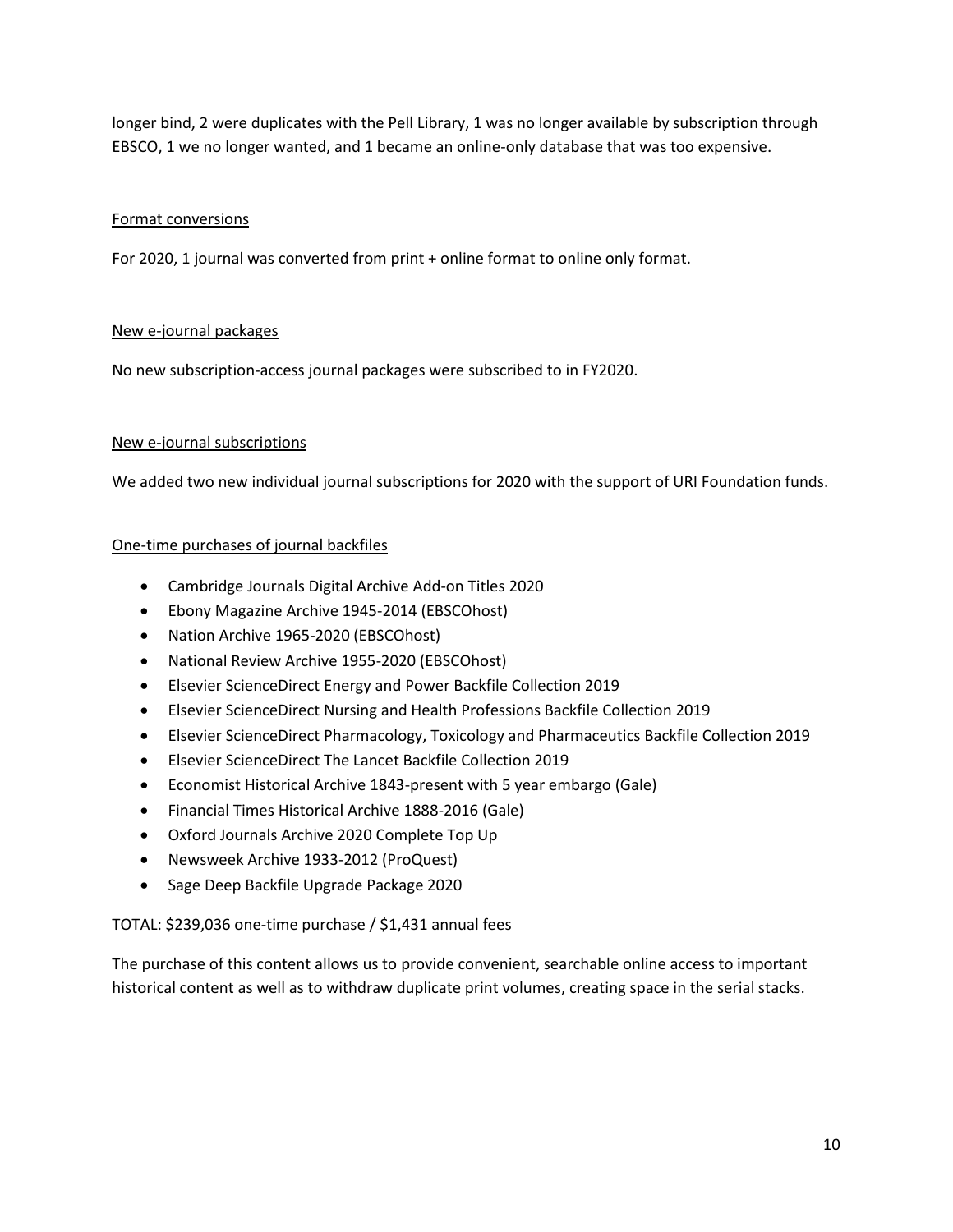## E-journals accessible

According to Alma Analytics, using definitions from the ACRL annual statistical survey, the total number of unique e-journal titles accessible at URI stood at **143,265** at the end of FY2020. This number includes freely-available journals.

## **Reference databases**

The cost of continuing and one-time reference databases in FY2020 was approximately \$886,281, or 19.5% of total library materials.

Reference database *subscriptions* (including access fees) amounted to \$857,509, or 18.9% of the library materials budget.

For a list of reference databases subscribed to in FY2020, see the statistical supplement to this report.

## New subscriptions (includes access fees for one-time purchases and primary source products)

- African American Historical Serials Collection Annual Access Fee (EBSCOhost)
- Atlantic Magazine Archive Annual Access Fee (EBSCOhost)
- British Periodicals Collection I-IV Annual Access Fee (ProQuest)
- Civil War Primary Source Documents Annual Access Fee (EBSCOhost)
- Esquire Magazine Archive Annual Access Fee (EBSCOhost)
- Financial Times Historical Archive 1888-2016 Annual Access Fee (EBSCOhost)
- Gateway to North America Annual Access Fee (EBSCOhost)
- Life Magazine Archive Annual Access Fee (EBSCOhost)
- Newsweek Archive Annual Access Fee (ProQuest)
- Psychotherapy.net Full Collection
- Time Magazine Archive Annual Access Fee (EBSCOhost)
- U.S. News & World Report Magazine Archive Annual Access Fee (EBSCOhost)
- Women and Social Movements Library Annual Content Update (ProQuest)

TOTAL new subscription cost: \$10,236.

## One-time purchases of reference databases

• Bloomsbury Fashion Business Cases (Bloomsbury)

## TOTAL: \$28,772 one-time purchase / \$0 annual fees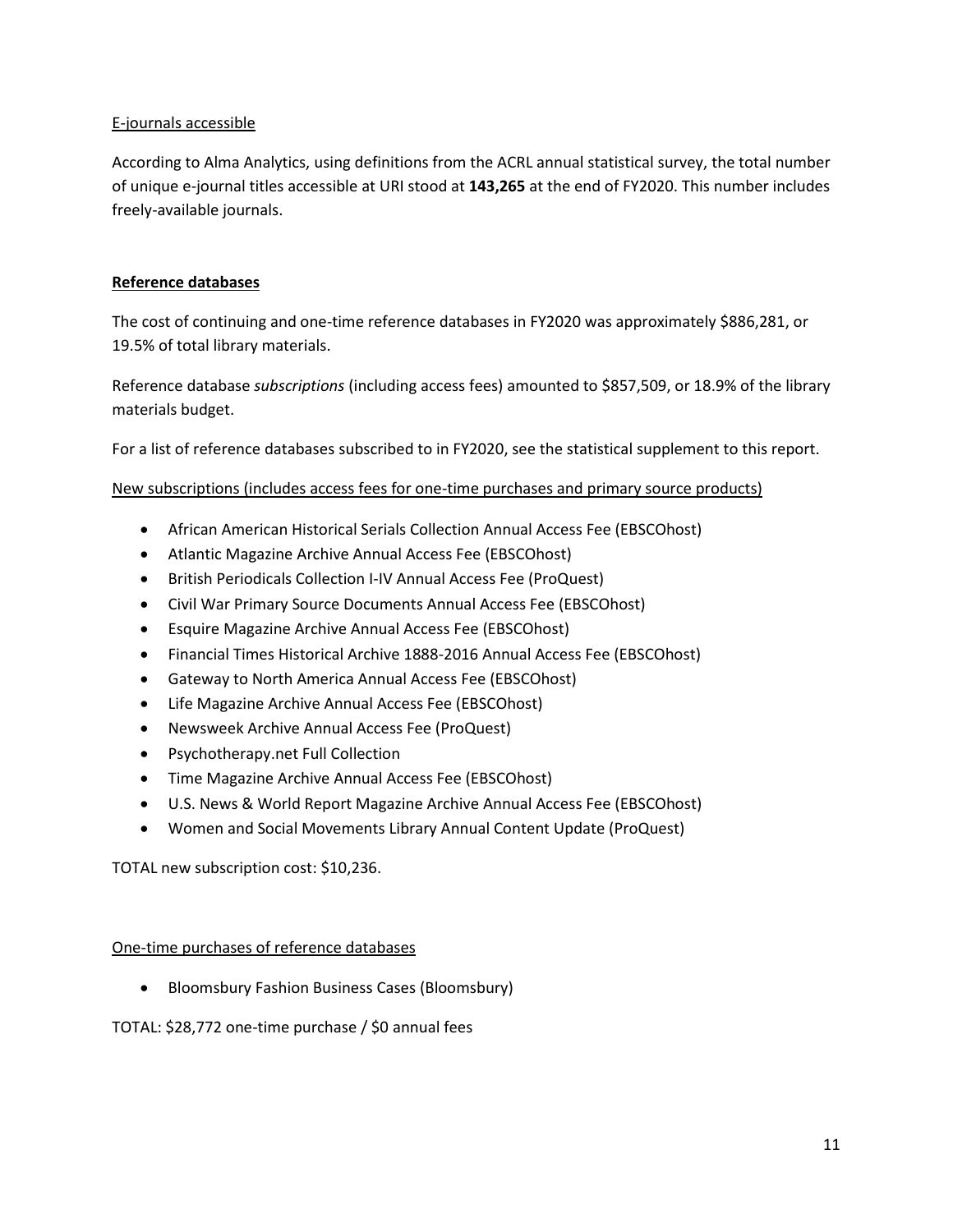## Platform/vendor changes

• None noted

## Other changes of note

None noted

## Canceled or defunct databases

• Classification Web (Library of Congress) canceled for 2020 due to non-use by cataloging faculty and staff.

## **Primary source product purchases**

We purchased the following online archival products in FY2020:

- Shakespeare's Globe Archive (Adam Matthew)
- Archives of Sexuality and Gender: International Perspectives on LGBTQ Activism and Culture (Gale)
- Nineteenth Century UK Periodicals Part 1 and Part II (Gale)
- Public Health Archives: Public Health in Modern America, 1890-1970 (Gale)
- Women's Studies Archive, Part 2: Voice and Vision (Gale)
- British Periodicals Collection I-IV (ProQuest)

TOTAL: \$221,203 one-time purchase / \$1,011 annual access fees

## **E-books**

We purchase e-books that meet our criteria of one-time purchase, perpetual access, no DRM (digital rights management), unlimited concurrent users, and no platform hosting fees (with certain exceptions in individual cases). Preference for e-book format depends primarily on the request of the book's selector as well as e-book availability. Other factors are a book's anticipated audience and use. During FY2020, some of these "rules" were relaxed due to COVID-19 and we purchased more books with limited concurrent users than in past years.

In FY2020 we purchased 12 e-book packages totaling approximately 12,900 titles for a total cost of \$243,046. This averages about \$19 per book. (Note: These figures do not include EBA plans.)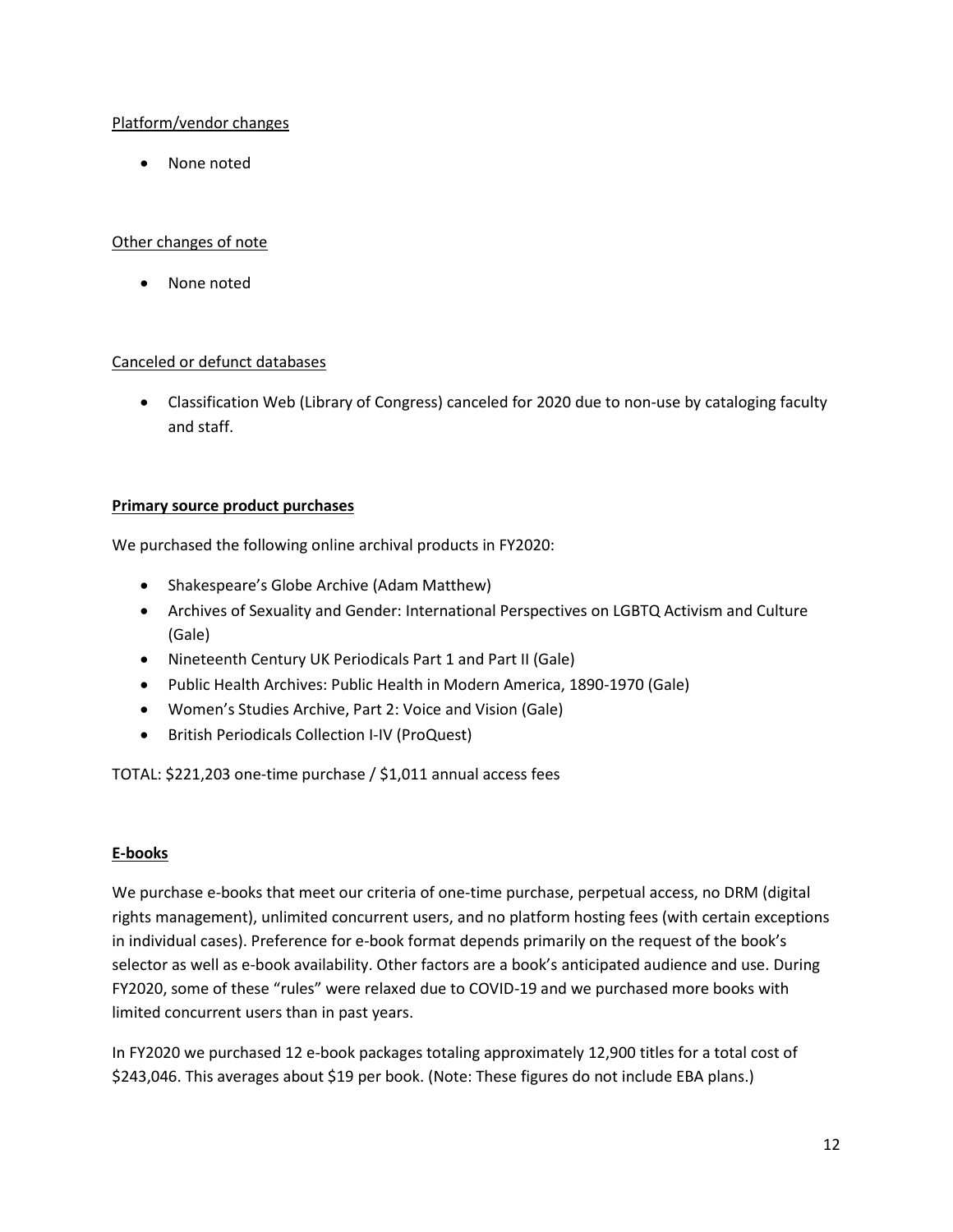In addition, we purchased 245 individual e-books for a total of \$37,758, which amounts to an average price of \$154 per book. E-books are much more expensive than print books. Of these 245 e-book titles, 2 were purchased through the new GOBI approval plan.

During FY2020, we had five EBA plans from Cambridge, Oxford, Sage, Elsevier, and Springer. The total cost of these plans was \$208,628. These plans vastly expand the number of e-books available during the year, and every dollar spent translates into perpetual access to high-use e-books at the end of the subscription period. The number of titles selected in perpetuity from Sage, Elsevier, and Springer total 491; at the time of this report selections from Cambridge and Oxford had not yet been made because the plans were still running, with access to 12,480 e-book titles.

Total e-books purchased, including EBA titles selected for purchase, were approximately **13,636** titles at a cost of **\$394,932**. This comprised approximately 8.7% of total library materials expenditures.

Of the 26,116 e-book titles purchased:

- 0.9% (243) were firm orders
- 49.4% (12,900) were purchased in packages
- < 1.0% (2) were GOBI approval plan
- 1.9% (491) were EBA purchased selections
- 47.8% (12,480) were EBA access [a smaller number will be retained perpetual access]

For a list of individual e-books and e-book packages purchased in FY2020, see the statistical supplement to this report.

## E-book subscriptions

- CREDOreference Academic Core Collection
- Gale Directory Library
- Harvard Business Review Press Subscription eBook Collection
- PsychiatryOnline Premium Package [also includes journal content]
- Safari (O'Reilly)
- Stat!Ref

TOTAL: \$54,313 for 42,801 titles (average cost: \$1.27 per title)

## **Print books: Acquisition method**

Of the 2,624 print monograph volumes purchased:

- 76.5% (2,007) were firm orders
- 11.0% (289) were Strand deposit account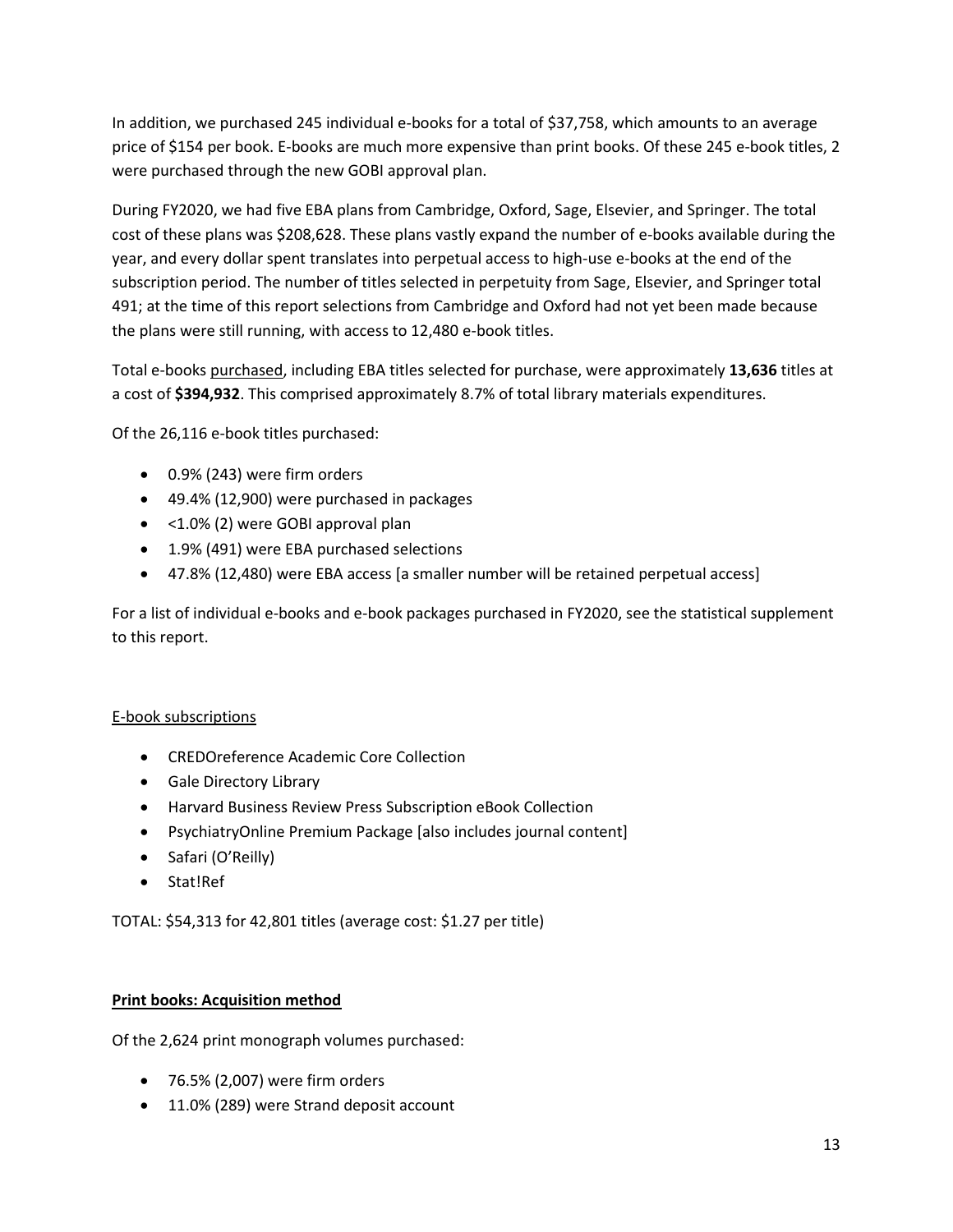- 10.7% (282) were GOBI approval plan
- 1.8% (46) were standing orders

## **Trends: Print books vs. e-books**

In FY2020, we purchased **2,624** volumes of print books, down 26.6% from FY2019. Total expenditures for print monographs were approximately **\$116,781**, or 2.6% of total library materials expenditures.

By contrast, **\$554,072** was spent on e-book (purchased or leased, including EBAs), 12.6% of total materials expenditures, providing access to approximately **68,917** titles.

According to these figures, of the total number of monographic titles acquired, approximately **4%** were print and **96%** were electronic.

The average cost-per-title for print books purchased was approximately **\$45** and for e-books purchased was **\$29**. The inclusion of e-book packages and EBA selected titles in this calculation, as well as the fact that some of the e-books purchased were backlist titles, lowers the average e-book cost-per-title number significantly. By way of comparison: the average cost-per-title for e-books that were *firm ordered* individually was **\$154.**

## **OA Initiatives**

Calls are growing for libraries to transition materials budgets away from commodity information toward support of open access to scholarship and open infrastructure [se[e 2.5% Commitment,](https://intheopen.net/2017/09/join-the-movement-the-2-5-commitment/) [Invest in Open](https://investinopen.org/supporters/)  [Infrastructure,](https://investinopen.org/supporters/) [OA2020,](https://oa2020.us/oa2020-the-eoi/) [Global Sustainability Coalition for Open Science Services \(SCOSS\)\]](http://scoss.org/).

In this context, in FY2020, we supported the following open access initiatives:

- Berghahn Open Anthro Package
- CLOCKSS Supporting Library
- Diversity and Dissent: Civil Society in 20<sup>th</sup> Century America Investment Fund (Reveal Digital)
- Directory of Open Access Journals (DOAJ) membership
- ECS Plus
- Journal of Agriculture, Food Systems, and Community Development (JAFSCD) shareholder
- Knowledge Unlatched KU Select 2019: HSS Frontlist Books
- Knowledge Unlatched KU Select 2019: STEM Frontlist Books
- Libraria: Open Access Publishing Cooperative
- Luminos Courier Level Membership
- OAPEN Library Membership
- Open Books Publishers (OBP) Library Membership
- Open Library of Humanities (OLH)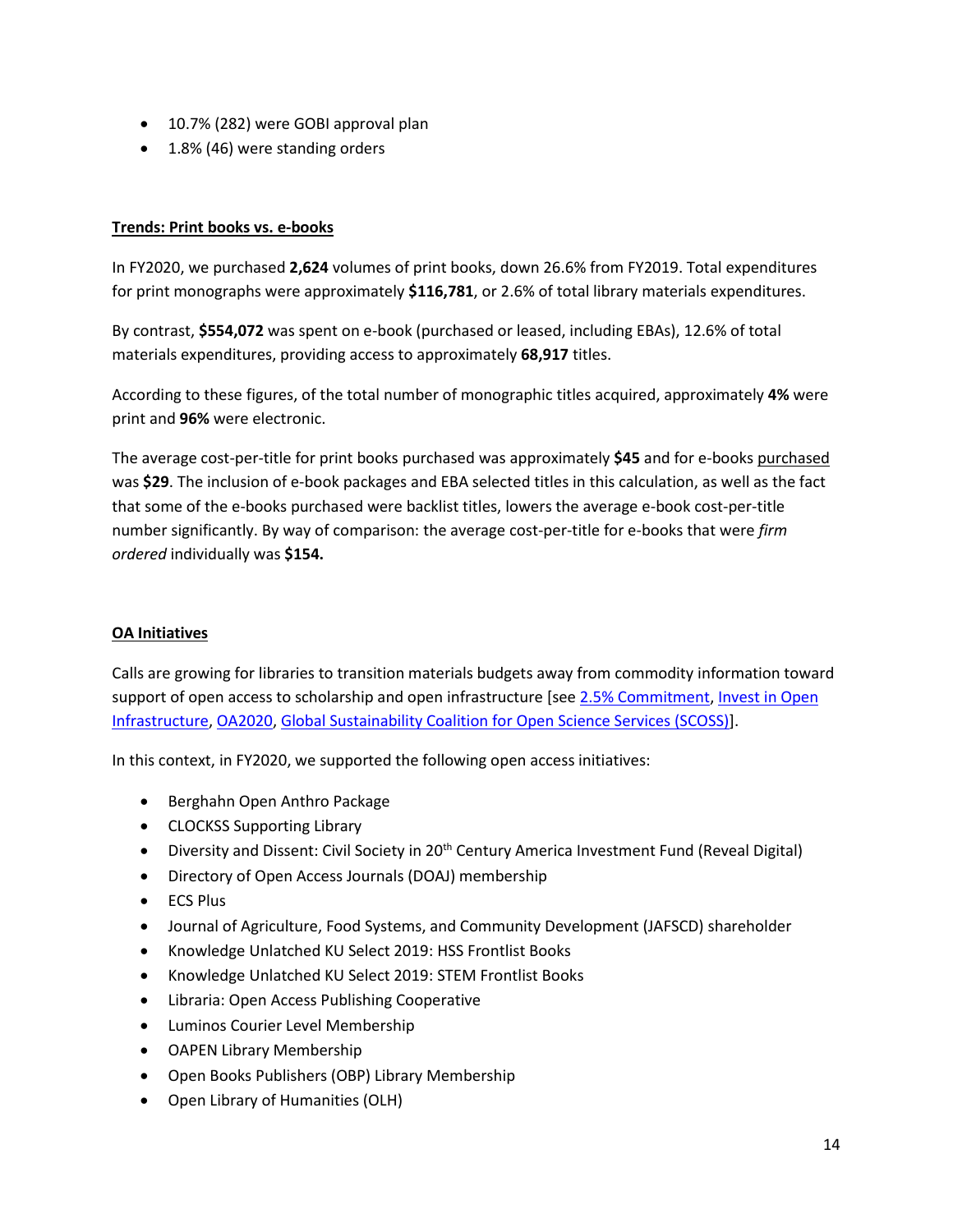- ORCID Premium Consortium Membership
- SCOAP3

The total cost for our support was \$46,469. This represents 1.0% of total materials expenditures.

## **Library materials budget: Total expenditure breakdowns**

Below is a rough breakdown of expenditures in FY2020 by format, continuity, and budget source.

## **Format**

- Online: \$4,221,515 (95.8%)
- Physical: \$159,898 (3.6%)
- Other: \$26,808 (0.6%)

## **Subscriptions vs. one-time**

- Continuing commitments: \$3,591,625 (79.1%)
- One-time purchases: \$947,655 (20.9%)

#### **Budget source**

- State budget: \$4,500,686 (99.1%)
- URI Foundation funds: \$38,593 (0.9%)

## **Licenses**

Rathemacher worked with Assistant Legal Counsel Peter Harrington in the university's Office of General Counsel to review and approve 11 licenses for online content during 2019/20:

- Bloomsbury addendum for Bloomsbury Fashion Business Cases
- Bloomsbury addendum for Drama Online Royal Shakespeare Company Live Collection 2
- Bloomsbury addendum for Human Kinetics Library
- Cambridge University Press e-book evidence-based acquisitions plan
- Institute of Physics ECS Plus
- Institute of Physics IOPscience Extra
- JSTOR Forum (NERL license)
- Oxford University Press databases (NERL license)
- Oxford University Press e-book evidence-based acquisitions plan
- ProQuest eBook Central
- ProQuest Ulrichsweb